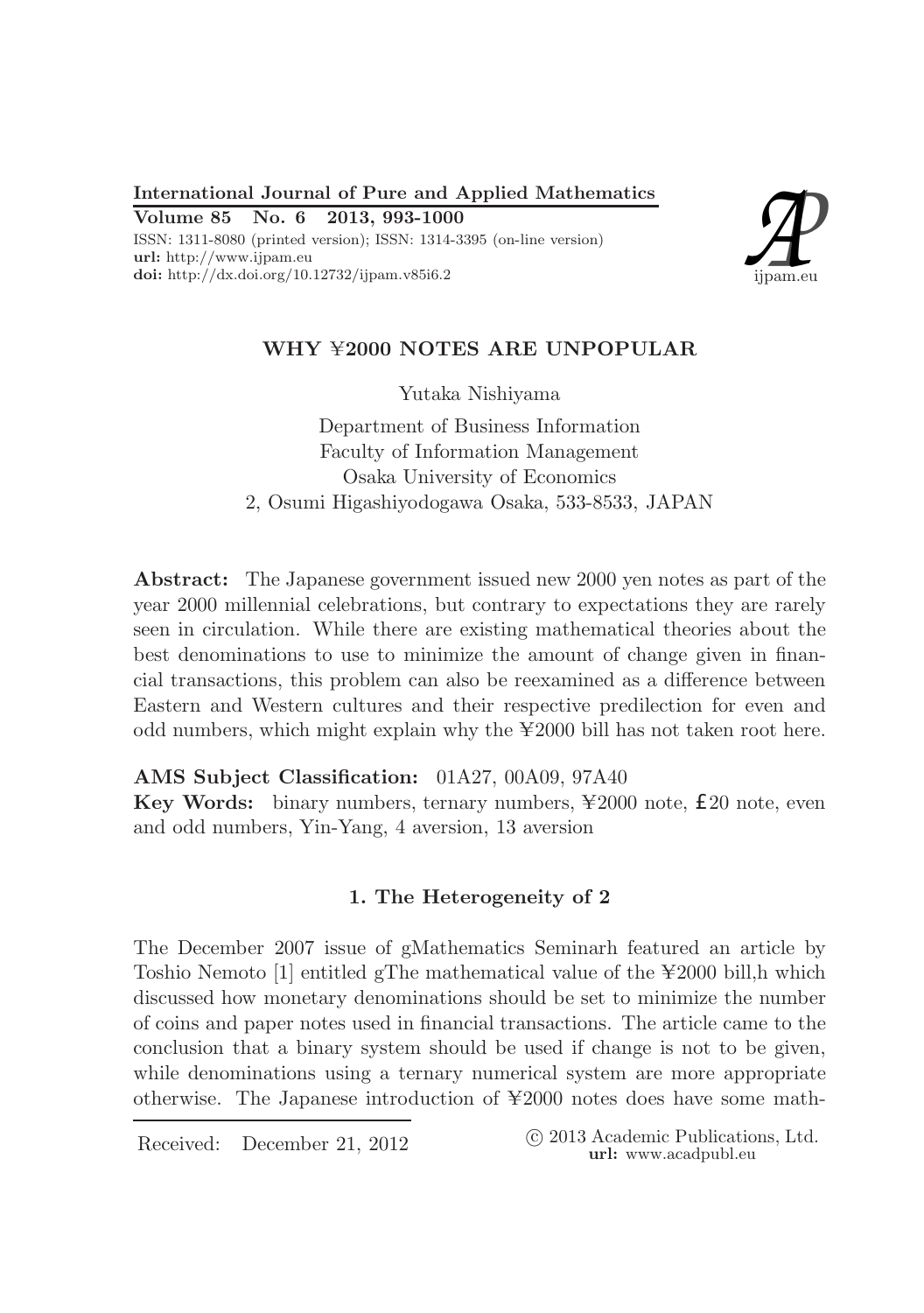ematical value, but the reality is that they are rarely seen in circulation. In this paper, I would like to examine the reason for this situation from a slightly different angle.

Monetary denominations currently in use in Japan include five types of coins  $(\yen 1, \yen 5, \yen 10, \yen 50, \yen 100, \yen 500)$  and four types of bank notes ( $\yen 1000, \yen 2000,$  $\text{\yen}5000$ ,  $\text{\yen}10,000$ ). Already familiar with handling money in units beginning with a 1 or a 5, the  $\text{\yen}2000$  note was Japanfs first encounter with a denomination beginning with a 2. This is not to say that this was a first in the history of Japanese money. There was, for example, a  $\yen$  20 bill issued in 1917, a  $\yen$  200 bill issued in 1927, a  $\yen$  20 bill issued in 1931, and a  $\yen$  200 bill issued in 1942 [2]. It was, however, the first postwar issuance of a denomination that did not begin with a 1 or a 5.

There have been numerous suggestions why the  $\text{\textless} 2000$  bill does not see more circulation, such as the fact that they cannot be used in vending machines, or because cash registers do not have a slot for sorting them, but these are not such significant issues today. This makes me think that there must be some other reason.

### 2. £2 coins and £20 notes

I have written in the past about why the Japanese prefer odd numbers, and Westerners even numbers [3]. In April of 2005 I began a one-year sabbatical at Cambridge, and while I was there I got the strong impression that British culture has a strong affinity with even numbers, particularly the number 2. Currently there are eight types of British coin, £.01, £.02, £.05, £.10, £.20, £.50, £1, and £2, and four bank notes, £5, £10, £20, and £50. The UK has 3 more types of coin than does Japan, something which confused me no end, but the number of bank notes is the same. I rarely saw £50 notes, and £5 notes were uncommon as well. When I withdrew £300 from an ATM, it gave me ten £20 notes and ten £10 notes. So to make a payment of £100 I would use five £20 notes, and to make a payment of £50 I would use two £20 notes and one £10 note. While the UK issues currencies beginning with 1, 2, and 5, those beginning with 5 were rarely used. Denominations beginning with 1 and 2 were more common, 2 in particular. The highest denomination in common use was £20 for banknotes, and £2 for coins. The fee for using a public restroom was 20 pence. Perhaps all of this was largely coincidence, but it certainly felt like the British place a high value on 2.

I frequently went to London when I had some time off. As of February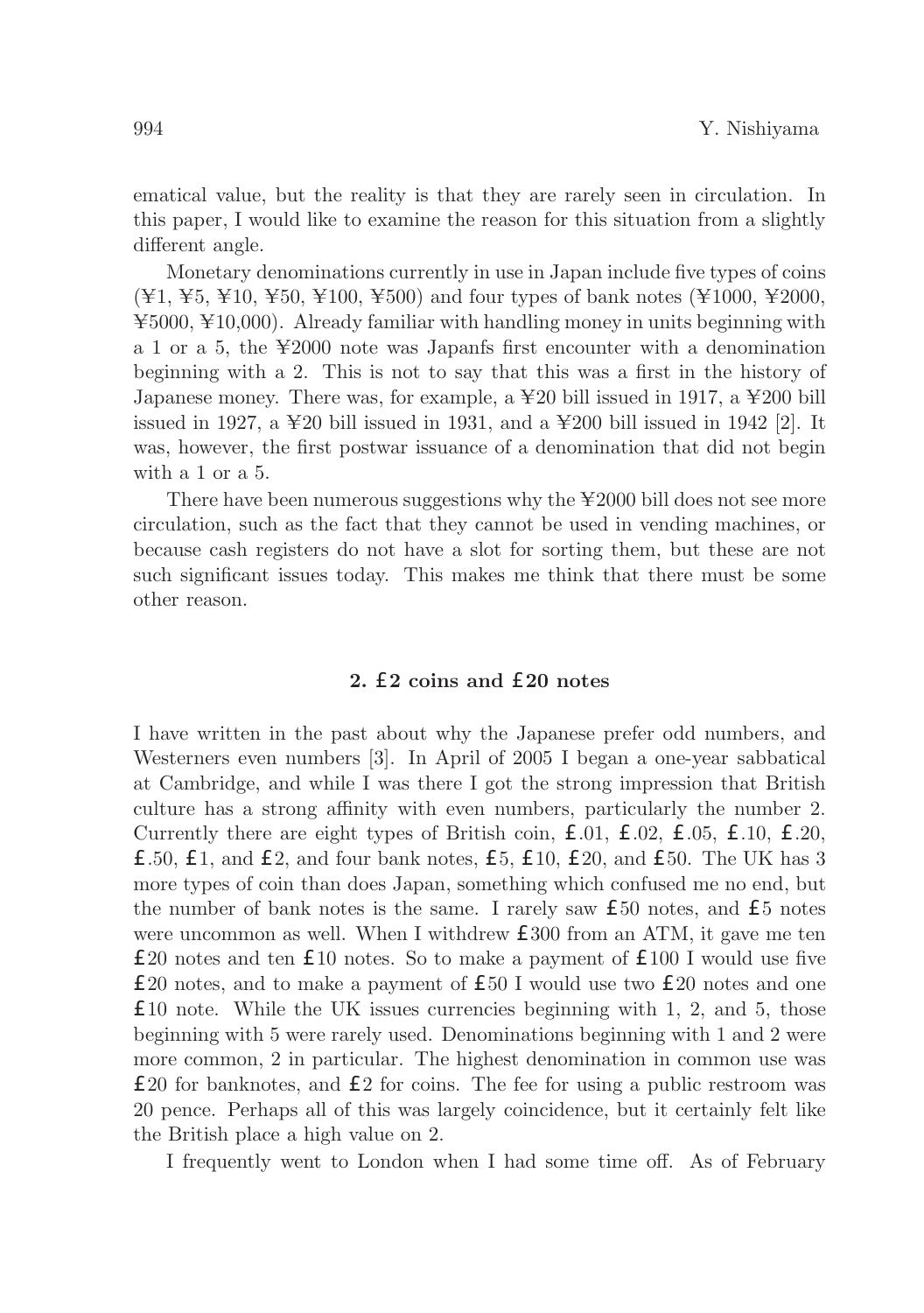2008, a round-trip ticket from Cambridge to London was £18, and a one-way ticket was £17.90. When I first saw those prices I thought they must surely be an error - only 10 pence difference between a round-trip and a one-way ticket? - but such are the ways of British Rail. In Japan, the price of a round-trip ticket is approximately double that of a one-way ticket, with perhaps a 10% discount. The British, however, seem to assume that after going somewhere you will return the same way, making one-way fares something of a quaint notion. I noticed something similar in hotels and guest houses, which seemed to assume traveling in pairs. This meant that traveling alone would incur lodging expenses the same as when going with a friend. Not that I often saw many solo travelers, nor groups of three for that matter - I most often encountered pairs, or pairs of pairs. It is interesting that the Japanese equivalent of the English expression gtwo heads are better than oneh is instead gthree together have the wisdom of the Buddha,h another example of Western and Japanese differences in the value of even versus odd numbers.

While traveling, I often stayed in furnished apartments. Cleaning up after a meal one day, I noticed that the place came with four plates, four cups, and four knives and forks. My first impression was that one set must be missing, or perhaps had been broken, since in Japan five of each item is taken for granted as a complete set. I later learned that this was normal, and that in this gevencentrich country sets of tableware, too, come in even numbers. Shopping in supermarkets, I frequently saw the phrase gbuy one, get one free,h which seemed like another effort to round things up to an even value. People in Japan often make offerings of fruit at shrines, normally either 1 or 3 items. I wondered if the British might not be inclined to leave 2 items instead, but a scarcity of shrines precluded observation.

The British seem to have an aversion to odd numbers in equal proportion to their proclivity for even numbers. The very word goddh attests to that in phrases such as godd sockh and godd hand,h the implication being that a thing without its matching pair is not normal. Other phrases such as godd thingsh and godd jobsh also seem somewhat dismissive of the word. It almost feels as if the even 2 represents completeness, and the odd 1 is somehow insufficient. This is further supported by the words used to express geven numbersh and godd numbersh in other European languages. In Spanish, for example, we have *número par* for even numbers, and *número impal* for odd. In French, nombre pair and nombre impair. Italian uses nàmero pari and nàmero dispari, and German gerade Zahl and ungerade Zahl. In each case, the phrase used to describe odd numbers is a negation of the even. Even in English, odd numbers were at one point referred to as gunevenh numbers. In each case, even numbers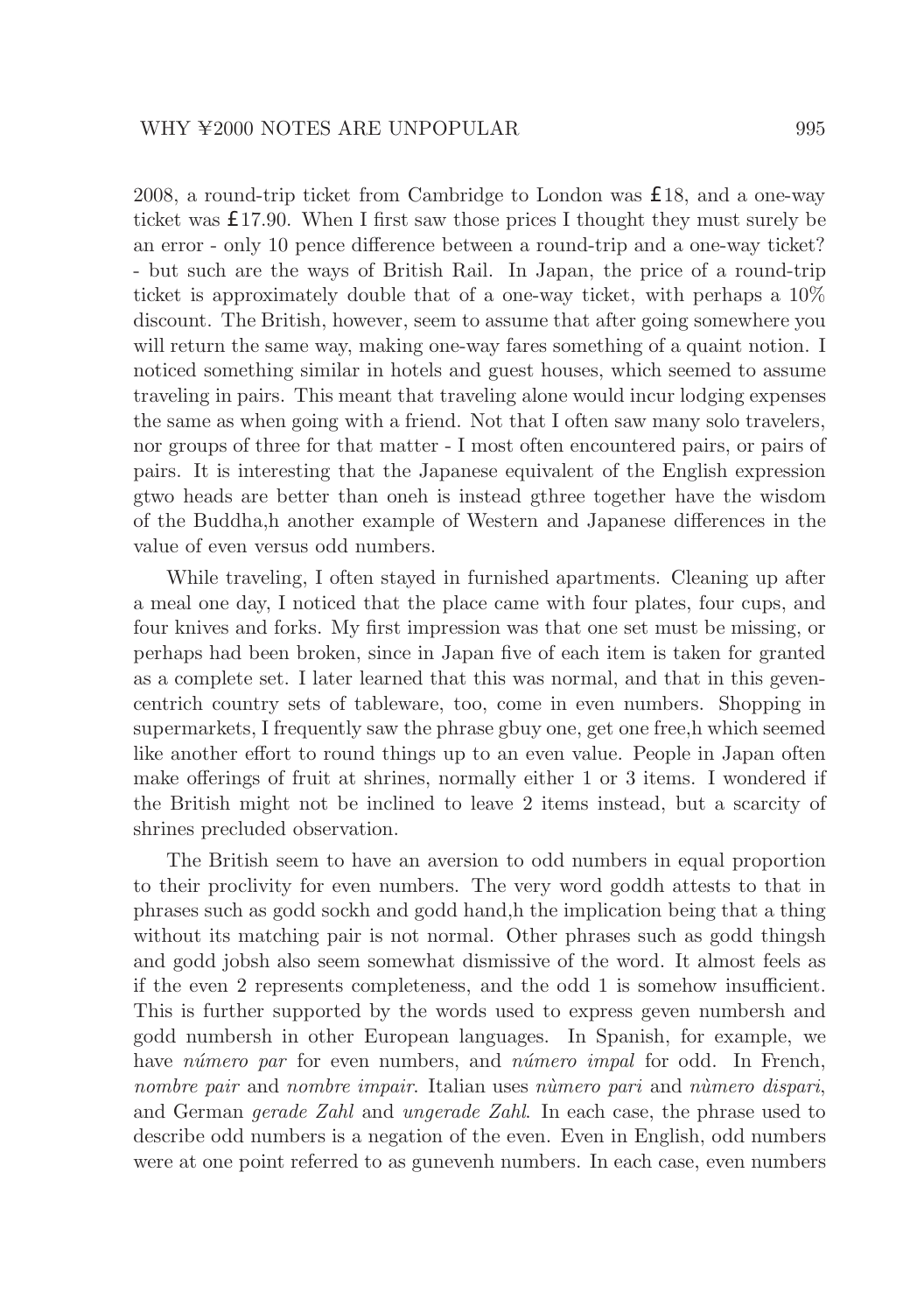are presented as the gcorrecth kind of number, and odd numbers as some kind of lesser state.

#### 3. Odd Culture and Even Culture

In Japan, it is common to give cash gifts to a couple upon their marriage. I did a bit of research on the Internet to find out what is considered an appropriate amount. The results indicated that  $\text{\yen}20,000$  or  $\text{\yen}30,000$  is appropriate for friends and coworkers,  $\yen 30,000$  or  $\yen 50,000$  for bosses or other higher-ups, and  $\text{\textsterling}50,000$  or  $\text{\textsterling}100,000$  for relatives, depending on how close they are. The interesting fact is that amounts beginning with an even number, 4 in particular, are avoided as being inauspicious. The one exception to this rule is the  $\text{\yen}20,000$ gift, which is perhaps allowed because it is not excessively high, as well as the g2h being conveniently representative of the bride and groom for whom the gift is intended, if one is to look for some justification. In that case, however, the recommendation is to godd things outh by presenting one  $\text{\textless}10,000$  bill and two  $\text{\yen}5000$  bills.

Suggested cash offerings to the bereaved at funereal rites, too, are clustered around  $\text{\textless} 3000, \text{\textless} 5000$ , and  $\text{\textless} 10,000$  in the case of coworkers.  $\text{\textless} 5000$  seems to be a particularly safe bet. Gifts of  $\yen$ 4000 and  $\yen$ 9000 are particularly avoided, due to superstitious beliefs surrounding the numbers 4 (which can be pronounced as a homophone for the word gdeathh) and 9 (similarly, gsufferingh). Crosscultural comparison is difficult in this case, as the British generally do not give cash gifts at such ceremonial occasions, but I cannot help but suspect that if they did even-valued amounts would be the norm.

The use of odd numbers appears in other aspects of Japanese society as well.  $A \not\equiv 5$  coin is often used as a symbol of positive relations. Children visit shrines at ages 3, 5, and 7 to celebrate their continued growth. There are national holidays on the double-odd calendar dates January 1, March 3, May 5, July 7, and September 9. The length of lines in haiku poems are 5-7-5 syllables, and in tanka poems they are 5-7-5-7-7. The Japanese adaptation of classical Chinese poetry uses a base-5 or base-7 total meter, and even Japanese cheerleading squads chant in a 3-3-7 beat. Conversely, in part due to unfortunate associations with other Japanese words, 2 can signify separation, 4 death, and 6 a ne're-dowell, making these numbers to avoid. (There are exceptions to this pattern the form of the character used for 8 gives an association with ever-increasing success, while as mentioned above, 9 has an association with suffering.)

I used the digital editions of Sanseido's Daijirin dictionary (2nd edition)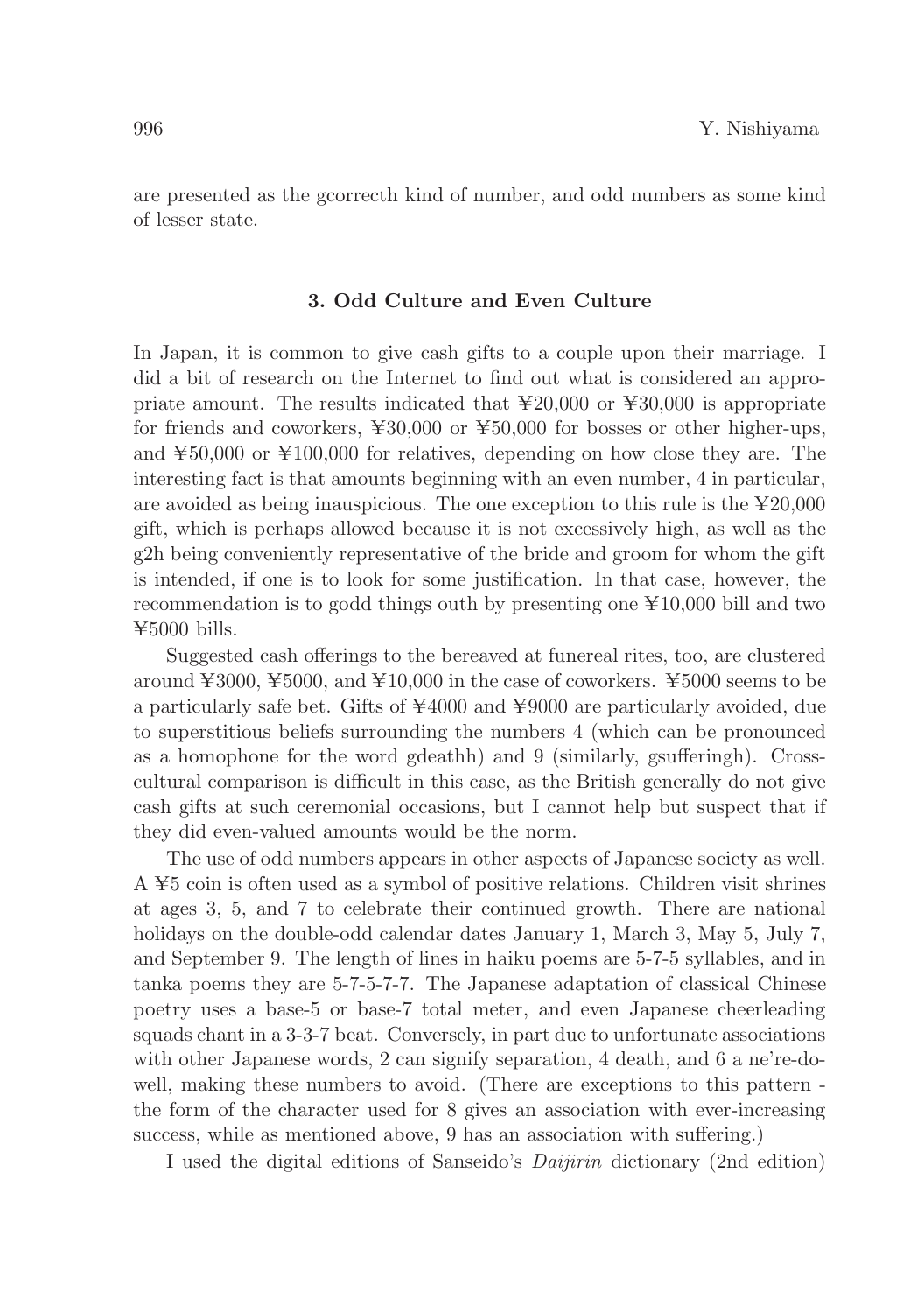#### WHY ¥2000 NOTES ARE UNPOPULAR 997

and Kenkyusha's New College English - Japanese Dictionary (6th edition) to compare the number of words beginning with each number 1-9. Figure 1 shows the results. While the selection set was a good bit smaller for English words, there is a definite clustering of words beginning with 1 and 3 in Japanese, and those beginning with 2 in English.



Figure 1: A comparison of word counts for words beginning with numbers 1-9.

#### 4. Yin-Yang versus Pythagoras

So what is it about odd numbers that makes them so attractive to the Japanese? To discuss that, we have touch on the concept of Yin-Yang and the I Ching of ancient China, specifically, the Zhou Dynasty of the 12th through 3rd centuries B.C.E.

The central concept of I Ching is that of Yin and Yang. It assigns to the even and odd numbers features of fluidity versus solidity and resistance versus compliance. Yin is associated with obedience, and Yang with fortitude. Yin is stillness while Yang is motion. Everything in both the natural and human worlds can be separated into these two aspects. To Yin belongs the earth, the moon, motherhood, femininity, justice, that which is below, that which is behind, darkness, arrivals, night, vulgarity, wealth, and misfortune. To Yang belongs the heavens, the sun, fatherhood, masculinity, virtue, that which is above, that which is before, brightness, departures, noon, respect, nobility, and luck.

Yin-Yang divides up the numbers, too, assigning them to the Heavens (Yang) or Earth (Yin). gTo the Heavens 1, to the Earth 2. To the Heavens 3, to the Earth 4. To the Heavens 5, to the Earth 6. To the Heavens 7,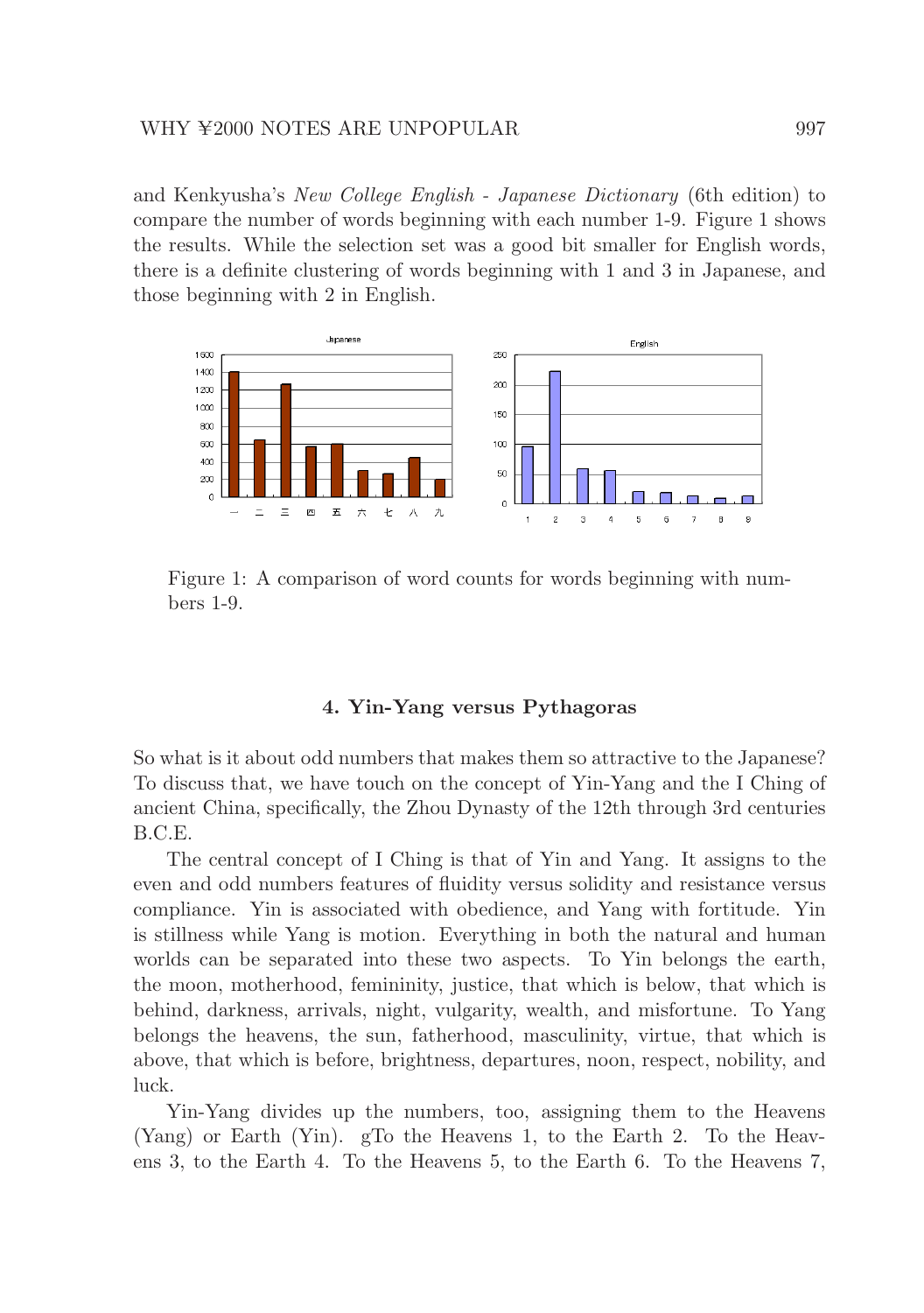to the Earth 8. To the Heavens 9, to the Earth 10. Five days to the Heavens, five days to the Earth.h (It would be many years before the 0 was developed in India, so Yin-Yang does not include that number.) Yin-Yang is considered a concept of opposing forces, not one of superiority and inferiority, but it is difficult not to associate Yin with evil and the inferior and Yang with good and the superior, an association that lives on in superstitions seen even in the modern age.

The Zhou Dynasty was contemporary to ancient Greece, where the Pythagoreans first classified the numbers as even or odd in the 4th or 5th century B.C.E. Pythagoras associated all things with numbers, and tried to describe them as such. Odd numbers cannot be split into equal portions, and because that which cannot be divided is therefore complete, the odd numbers were associated with divinity, the finite, and the orderly. Since the even numbers will split into two, they were assigned opposing characteristics. Aristotle, however, had different ideas. Chapter 5 of the first volume of his Metaphysics lists 10 opposing principles: the limited and the unlimited, odd and even, one and plurality, right and left, male and female, resting and moving, straight and curved, light and darkness, good and bad, square and oblong. Here it seems that a material difference is being drawn between the good, which go into the first column, and the bad, which go into the second. Note which column the odd numbers went into.

The mathematics of ancient Greece faded into that of Arabia and India. Arabic mathematics made its way into Italy during the area of the Crusades, and spread throughout Europe to develop into the foundations of modern mathematics. What we study today is a celebration of the rational and the scientific, as represented by Newton, so any associations of parity with good and evil no longer carry any sort of conceptual or philosophical meaning. Yet when counting, odd numbers remain somehow incomplete, and even numbers the more rational.

### 5. Aversion to 13 versus Aversion to 4

In Japan, as in much of the rest of Asia, there is a tendency to avoid the number 4. A similar tendency exists in the West for the number 13, which is superstitiously seen as an unlucky number. Many ancient calendar systems used 60 as a base, for which 12 is a convenient factor for splitting up into hours or months or points on a dial. The prime 13 on the other hand is divisible by nothing, making it something of a troublemaker. There are furthermore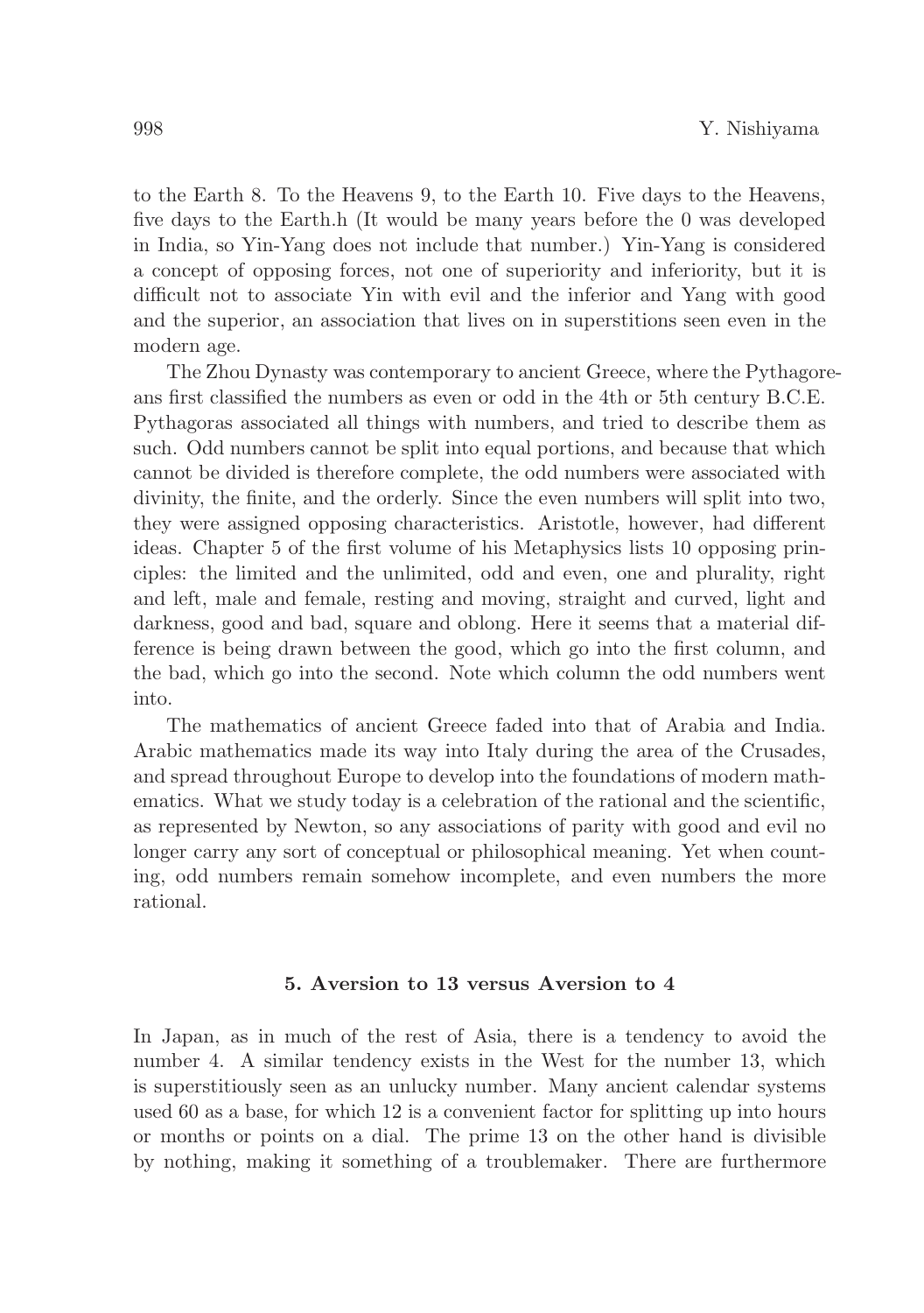Biblical considerations to contend with, in that Judas, sitting in the 13th seat at the Last Supper, was the betrayer of Christ. This has led to Friday the 13th being a particularly inauspicious day in Christendom, despite one coming at least once a year without significant ill effects.

I did some more reading about the number 13 on Wikipedia. There, I learned that many buildings do not have a 13th floor, the floor above 12 being labeled g12B,h g12.5,h or skipping the issue altogether by going straight to 14. Apartments and airline seats also avoid the number 13, and there are no Gate 13s in airports. While 13 is a taboo number in the West, things are quite the opposite in Asia. While Buddhist temple pagodas most commonly have 3 or 5 levels, there are also those with 13. Figure 2 shows one example, the Tanzan Shrine in Nara. Memorial services for deceased relatives are held on the 3rd, 7th, 13th, and the 17th anniversaries of their death (all odd numbers!).



Figure 2: The 13-tiered pagoda of Tanzan Shrine (photo courtesy of Wikipedia)

Figure 3 shows the number of live births in Japan from 1947 to 2005, according to Japanese census data. It is difficult to miss the aberration that is 1966. That year showed a remarkable decline in the number of births, with a less remarkable but nonetheless significant uptick in the preceding and following years. This occurred because 1966 was an inauspicious year to be born in, of a type that comes about once every 60 years. I imagine that Westerners would find this just as incomprehensible as the Japanese find aversion to Friday the 13th. One would like to think that we live in a modern age where science has triumphed over superstition, but it looks like we are not quite there yet.